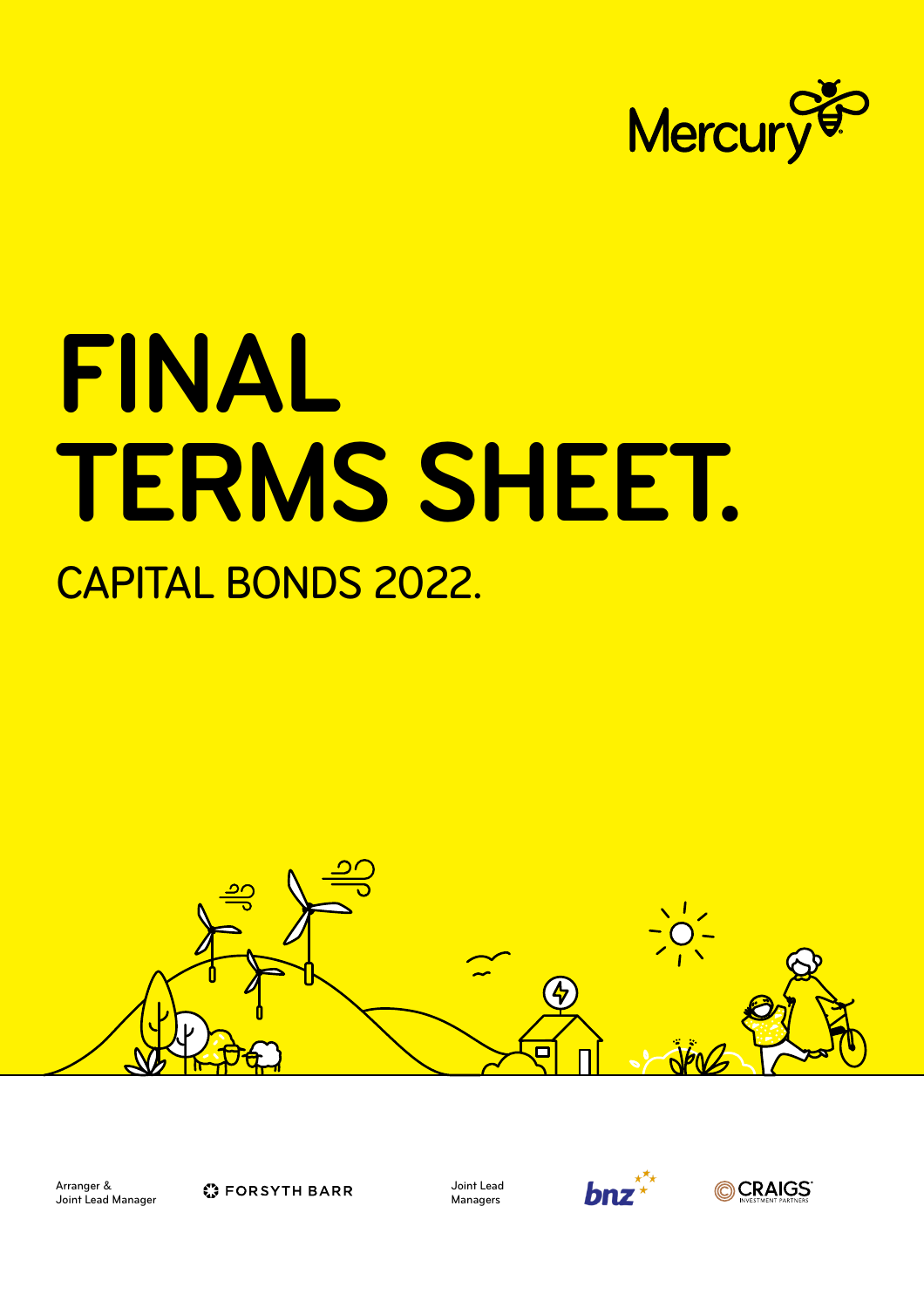

# **FINAL TERMS SHEET.**

#### **Dated 5 May 2022**

This final terms sheet ("Terms Sheet") sets out the key terms of the offer ("Offer") by Mercury NZ Limited ("Mercury") of NZ\$250 million of unsecured, subordinated, interest bearing capital bonds maturing on 13 May 2052 ("Capital Bonds") under its master trust deed dated 4 April 2003 (as amended from time to time) ("Trust Deed") as modified and supplemented by the supplemental trust deed dated 2 May 2022 (together, "Trust Documents") entered into between Mercury and The New Zealand Guardian Trust Company Limited as supervisor ("Supervisor"). Unless the context otherwise requires, capitalised terms used in this Terms Sheet have the same meaning given to them in the Trust Documents.

#### **IMPORTANT NOTICE**

The Offer of Capital Bonds by Mercury is made in reliance upon the exclusion in clause 19 of schedule 1 of the Financial Markets Conduct Act 2013 ("FMCA").

The Offer contained in this Terms Sheet is an offer of debt securities that have identical rights, privileges, limitations and conditions (except for the interest rate and maturity date) as Mercury's NZ\$300 million unsecured, subordinated, interest bearing capital bonds with an interest rate of 3.60% per annum and a final maturity date of 11 July 2049, which are currently quoted on the NZX Debt Market under the ticker code MCY020 ("MCY020 Bonds").

Accordingly, the Capital Bonds are the same class as the MCY020 Bonds for the purposes of the FMCA and the Financial Markets Conduct Regulations 2014.

Mercury is subject to a disclosure obligation that requires it to notify certain material information to NZX Limited ("NZX") for the purpose of that information being made available to participants in the market and that information can be found by visiting [www.nzx.com/companies/MCY](http://www.nzx.com/companies/MCY).

The MCY020 Bonds are the only debt securities of Mercury that are in the same class as the Capital Bonds and are currently quoted on the NZX Debt Market.

Investors should look to the market price of the MCY020 Bonds referred to above to find out how the market assesses the returns and risk premium for those bonds.

Investors should carefully consider the features of the Capital Bonds which differ from the features of a standard senior bond. Those features include the ability of Mercury to defer interest, optional redemption rights for Mercury, a margin step-up and the subordinated nature of the Capital Bonds. Investors should read this Terms Sheet carefully (including the risks discussed on page 10) and seek financial advice before deciding to invest in the Capital Bonds.



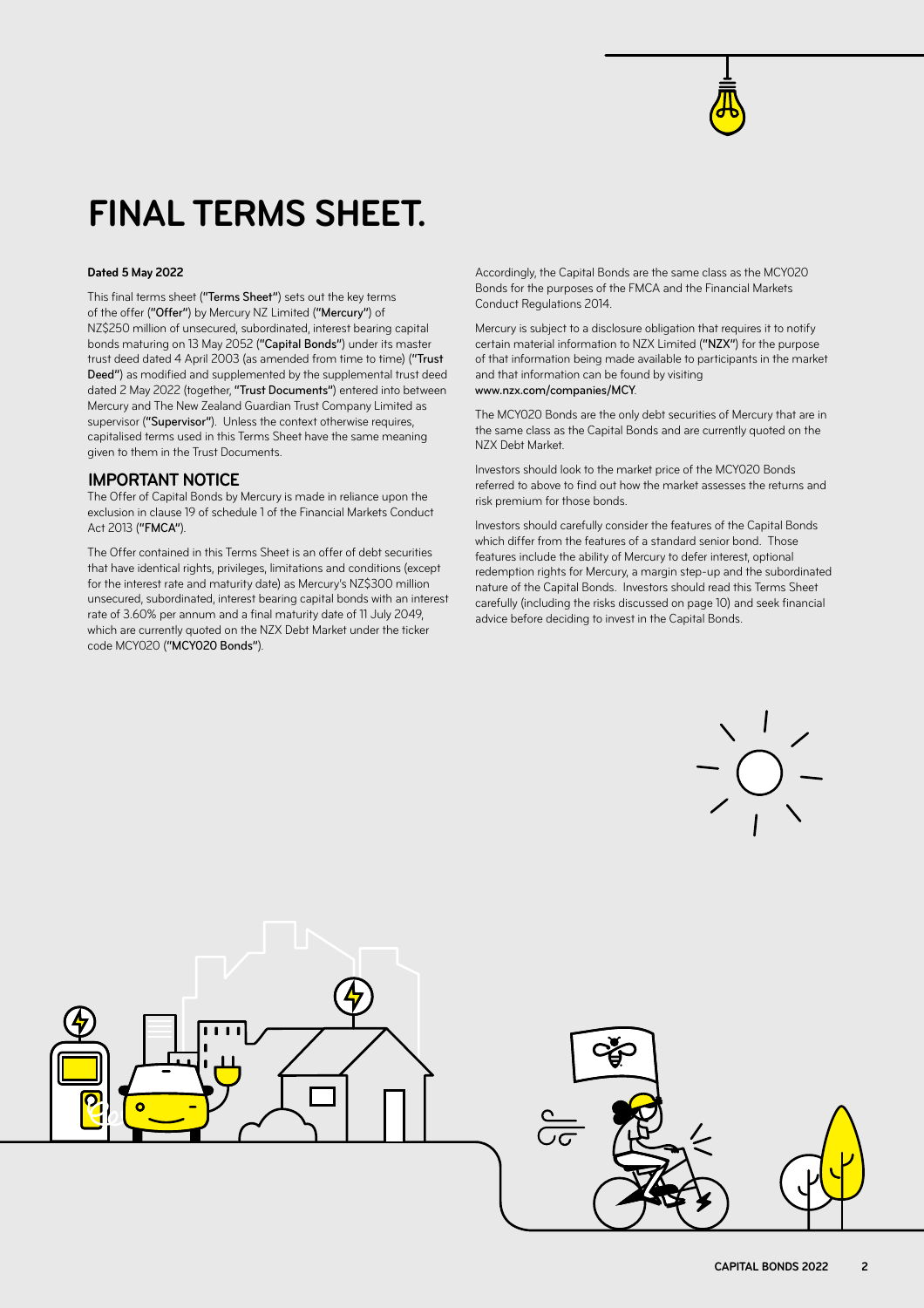| <b>Issuer</b>               | Mercury NZ Limited.                                                                                                                                                                                                                                                                                                                                                 |                             |                            |
|-----------------------------|---------------------------------------------------------------------------------------------------------------------------------------------------------------------------------------------------------------------------------------------------------------------------------------------------------------------------------------------------------------------|-----------------------------|----------------------------|
| <b>Description</b>          | The Capital Bonds are unsecured, subordinated, redeemable, cumulative, interest bearing debt<br>securities.                                                                                                                                                                                                                                                         |                             |                            |
| Ranking                     | The Capital Bonds will rank equally among themselves and will be subordinated to all other<br>indebtedness of Mercury, other than indebtedness expressed to rank equally with, or subordinate<br>to, the Capital Bonds. The Capital Bonds rank equally with the MCY020 Bonds. See Ranking on<br>liquidation on page 6.                                              |                             |                            |
| <b>Purpose</b>              | The proceeds of the Offer are intended to be used to refinance drawn debt relating to the<br>acquisition of Trustpower Limited's retail business ("Trustpower Retail") and for general corporate<br>purposes.                                                                                                                                                       |                             |                            |
| No guarantee                | Mercury is the issuer and the sole obligor in respect of the Capital Bonds. None of the Crown, any<br>subsidiary of Mercury or any other person guarantees the Capital Bonds.                                                                                                                                                                                       |                             |                            |
| <b>Further indebtedness</b> | Mercury may incur finance debt without the consent of holders of Capital Bonds ("Bondholders").                                                                                                                                                                                                                                                                     |                             |                            |
| <b>Equity content</b>       | S&P Global Ratings has assigned "intermediate" equity content to the Capital Bonds. Where such<br>equity credit content is assigned, S&P Global Ratings will consider that the Capital Bonds comprise<br>50% equity when calculating its financial ratios for Mercury.                                                                                              |                             |                            |
|                             | The equity content is expected to fall to minimal (0%) on 13 May 2032.                                                                                                                                                                                                                                                                                              |                             |                            |
| <b>Capital structure</b>    | Mercury believes that hybrid securities such as the Capital Bonds that are ascribed equity content<br>are an effective capital management tool and intends to maintain such instruments as a key<br>feature of its capital structure going forward.                                                                                                                 |                             |                            |
| <b>Credit rating</b>        |                                                                                                                                                                                                                                                                                                                                                                     | <b>Issuer Credit Rating</b> | <b>Issue Credit Rating</b> |
|                             | S&P Global Ratings                                                                                                                                                                                                                                                                                                                                                  | BBB+ (Stable)               | BB+                        |
|                             | Mercury's current Issuer Credit Rating includes a one-notch uplift from the company's stand-alone<br>credit profile of 'bbb' reflecting the legislated majority ownership by the New Zealand government.<br>The New Zealand government does not guarantee the Capital Bonds and is under no obligation to<br>provide financial support to Mercury.                  |                             |                            |
|                             | The Issue Credit Rating of the Capital Bonds is two notches below Mercury's stand-alone credit<br>profile. One notch is deducted for the Capital Bonds being subordinated and a second notch<br>because of the potential for interest payments to be deferred.                                                                                                      |                             |                            |
|                             | A credit rating is an independent opinion of the capability and willingness of an entity to repay its<br>debts (in other words, its creditworthiness). It is not a guarantee that the financial product being<br>offered is a safe investment. A credit rating should be considered alongside all other relevant<br>information when making an investment decision. |                             |                            |
|                             | A credit rating is not a recommendation by any rating organisation to buy, sell or hold Capital<br>Bonds. The above Issuer Credit Rating is current as at the date of this Terms Sheet and any credit<br>rating may be subject to suspension, revision or withdrawal at any time by S&P Global Ratings.                                                             |                             |                            |
| <b>Issue Amount</b>         | NZ\$250 million.                                                                                                                                                                                                                                                                                                                                                    |                             |                            |
|                             | 30 years (maturing 13 May 2052) unless redeemed earlier.                                                                                                                                                                                                                                                                                                            |                             |                            |

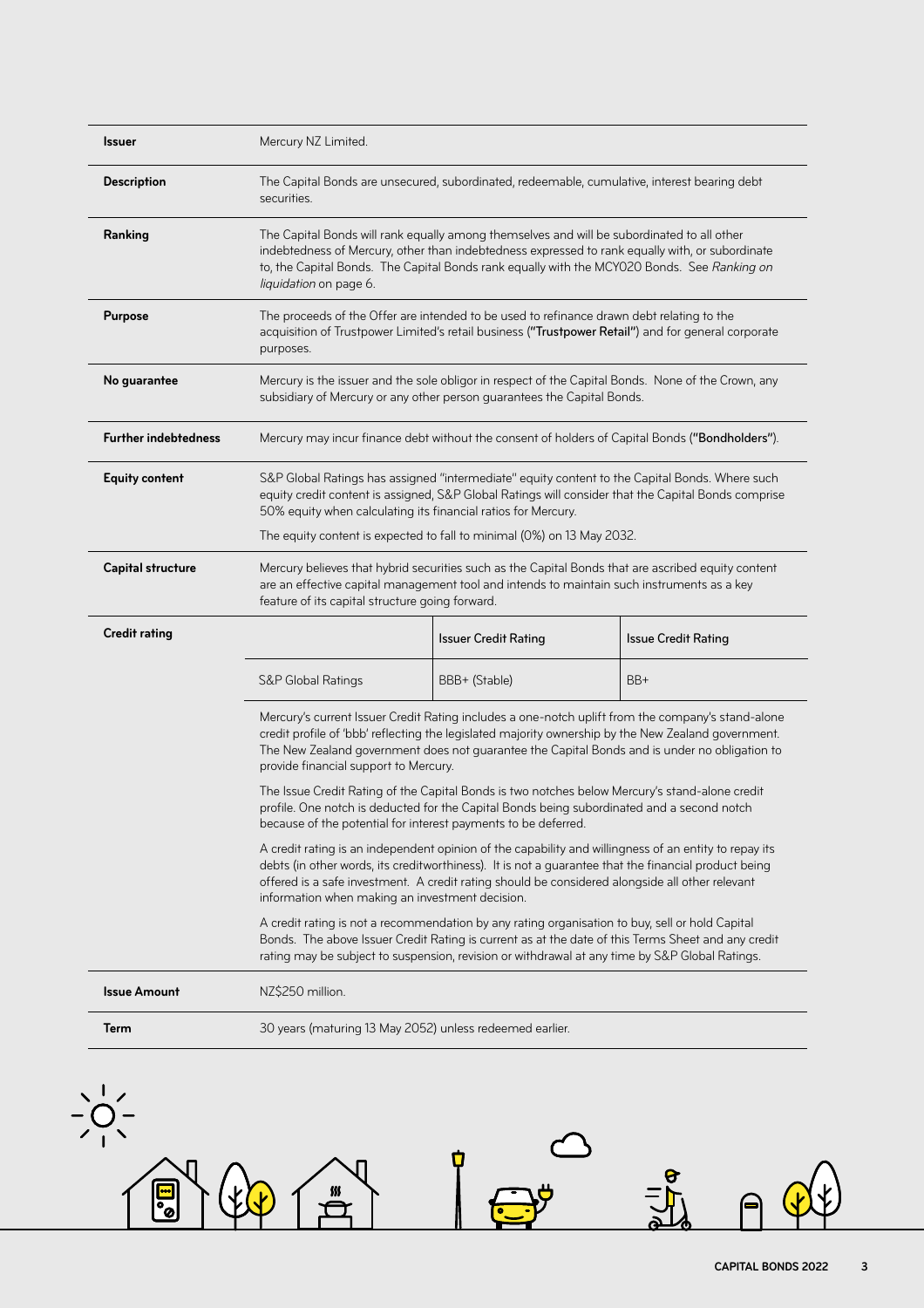| <b>Issue Price and</b><br><b>Principal Amount</b>                             | NZ\$1.00 per Capital Bond.                                                                                                                                                                                                                                                                                                                                                                                      |  |
|-------------------------------------------------------------------------------|-----------------------------------------------------------------------------------------------------------------------------------------------------------------------------------------------------------------------------------------------------------------------------------------------------------------------------------------------------------------------------------------------------------------|--|
| Interest Rate from the<br><b>Issue Date to the First</b><br><b>Reset Date</b> | 5.73% per annum, being the sum of the Benchmark Rate plus the Margin.                                                                                                                                                                                                                                                                                                                                           |  |
| <b>Benchmark Rate</b>                                                         | The mid market NZD swap rate for a 5 year term determined according to market convention on<br>the Rate Set Date and at or around 11.00am New Zealand time on each Reset Date, in each case<br>with reference to Bloomberg page 'ICNZ4' (or any successor page) and expressed on a quarterly<br>basis (rounded to 2 decimal places, if necessary, with 0.005 rounded up).                                       |  |
| Margin                                                                        | 1.70% per annum.                                                                                                                                                                                                                                                                                                                                                                                                |  |
| <b>Payment of interest</b>                                                    | Interest will be payable on an Interest Payment Date to the Bondholder as at the Record Date<br>immediately preceding the relevant Interest Payment Date.                                                                                                                                                                                                                                                       |  |
| <b>Interest Payment</b><br><b>Dates</b>                                       | Interest shall be paid quarterly in arrear on 13 February, 13 May, 13 August and 13 November of<br>each year. Interest accrues on the Capital Bonds until (but excluding) the date on which they are<br>redeemed.                                                                                                                                                                                               |  |
|                                                                               | The First Interest Payment Date is 13 August 2022. As the First Interest Payment Date is a Saturday,<br>interest is payable on Monday 15 August 2022 instead.                                                                                                                                                                                                                                                   |  |
|                                                                               | Interest may be deferred at the option of Mercury - see Discretionary deferral of interest on<br>page 4.                                                                                                                                                                                                                                                                                                        |  |
| <b>Record Date</b>                                                            | In relation to payments of interest, the date which is 10 calendar days before the due date for the<br>payment. In relation to an Election Process (as defined below), the date which is two Business Days<br>prior to the date on which the applicable Election Notice (as defined below) is given. In either case,<br>if that date is not a Business Day, the Record Date will be the preceding Business Day. |  |
| <b>Reset Dates</b>                                                            | The First Reset Date for the Capital Bonds is the date that is five years after the Issue Date (13 May<br>2027). Thereafter, there is a further Reset Date every five years. As part of a Successful Election<br>Process, a different Reset Date may be adopted.                                                                                                                                                |  |
| Interest Rate after<br>each Reset Date                                        | The Interest Rate applying from each Reset Date up to but excluding the next Reset Date will be the<br>percentage per annum equal to the then Benchmark Rate on that Reset Date plus the Margin plus<br>the Step-up Margin. If a Successful Election Process has been completed, the Interest Rate after<br>each Reset Date will be as set out in the relevant Election Notice (as defined below).              |  |
| Step-up Margin                                                                | $0.25%$ .                                                                                                                                                                                                                                                                                                                                                                                                       |  |
| <b>Discretionary deferral</b><br>of interest                                  | Mercury may defer payment of interest on the Capital Bonds at any time for up to five years at its<br>sole discretion by notifying Bondholders. If an interest payment is not paid on its due date, notice of<br>its deferral is deemed to be given.                                                                                                                                                            |  |
|                                                                               | If deferred, an interest payment amount will itself accrue interest (compounding on each Interest<br>Payment Date) at the prevailing Interest Rate on the Capital Bonds (in aggregate, the "Unpaid<br>Interest").                                                                                                                                                                                               |  |
|                                                                               | Unpaid Interest is cumulative.                                                                                                                                                                                                                                                                                                                                                                                  |  |
|                                                                               | See Deferral of interest payments under the "Risks" section on page 10.                                                                                                                                                                                                                                                                                                                                         |  |

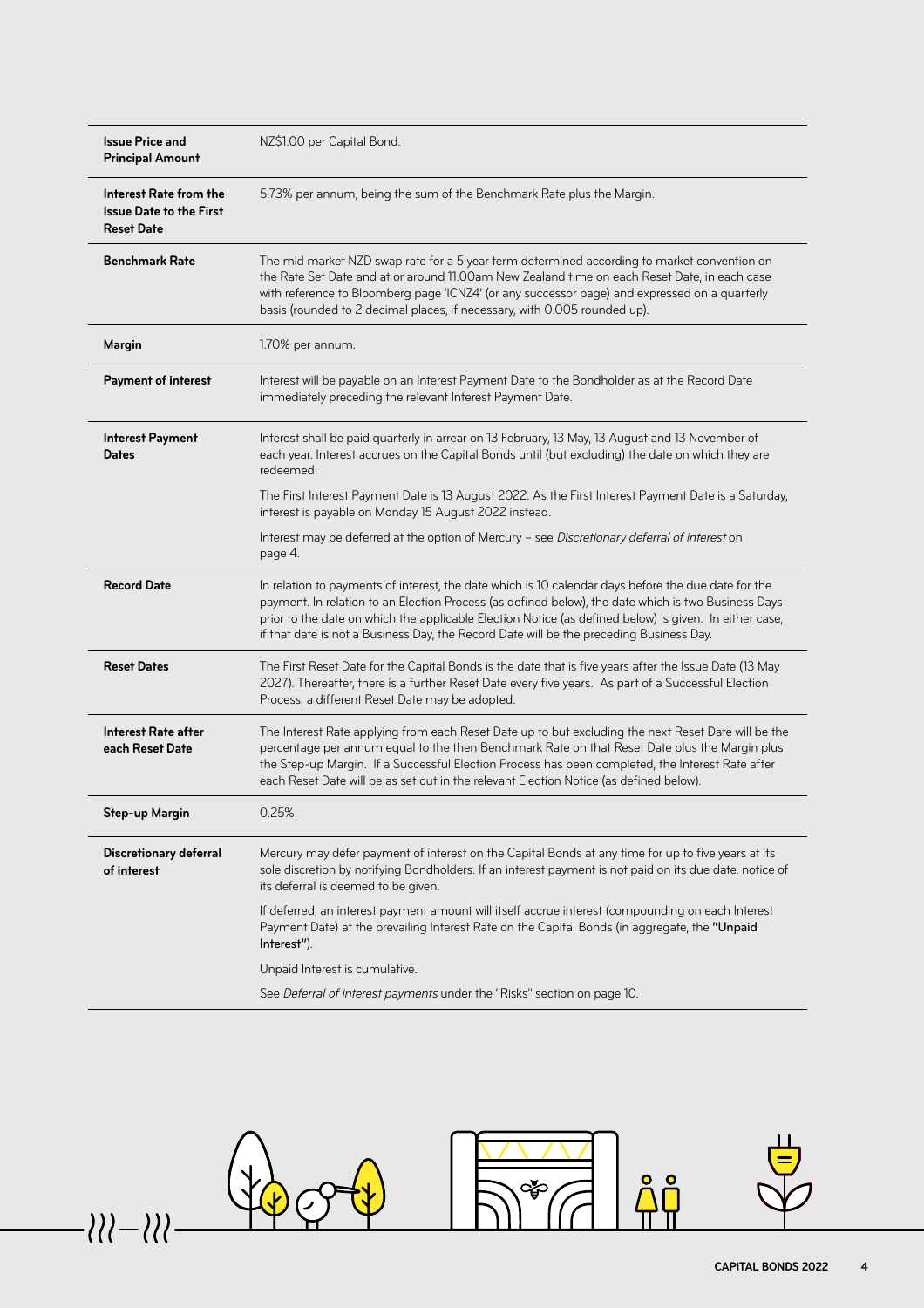| <b>Distribution stopper</b> | Whilst there is any Unpaid Interest outstanding Mercury shall not:                                                                                                                                                                                                                                                                                                                                                                                          |  |
|-----------------------------|-------------------------------------------------------------------------------------------------------------------------------------------------------------------------------------------------------------------------------------------------------------------------------------------------------------------------------------------------------------------------------------------------------------------------------------------------------------|--|
|                             | (i) make any dividends, distributions or payments of interest on any shares or securities ranking<br>pari passu with or below the Capital Bonds; or                                                                                                                                                                                                                                                                                                         |  |
|                             | (ii) acquire, redeem or repay any share or other security ranking pari passu with or below the<br>Capital Bonds (or provide financial assistance for the acquisition of such shares or securities),                                                                                                                                                                                                                                                         |  |
|                             | (together, the "Restrictions on Deferral").                                                                                                                                                                                                                                                                                                                                                                                                                 |  |
| <b>Election Process</b>     | No earlier than six months and not later than 20 Business Days before any Reset Date, Mercury may<br>give to each Bondholder a notice ("Election Notice") specifying new terms and conditions ("New<br>Conditions") (including for example a new Margin) proposed to apply from the next Reset Date.<br>Bondholders can elect to accept or reject the New Conditions. Bondholders who do not respond will<br>be deemed to have accepted the New Conditions. |  |
|                             | If Mercury declares a Successful Election Process then it is obliged to purchase any Capital Bonds<br>held by a Bondholder who has rejected the New Conditions. Mercury may choose to establish a<br>resale facility ("Resale Facility") to seek buyers for those Capital Bonds.                                                                                                                                                                            |  |
|                             | If Mercury does not wish to purchase all Capital Bonds from those Bondholders that have<br>rejected the New Conditions then Mercury must declare that the Election Process has failed,<br>in which case the existing terms and conditions will continue to apply and all Capital Bonds will<br>remain outstanding.                                                                                                                                          |  |
| <b>Optional early</b>       | Mercury may redeem:                                                                                                                                                                                                                                                                                                                                                                                                                                         |  |
| redemption by               | (i) all or some of the Capital Bonds on any Reset Date;                                                                                                                                                                                                                                                                                                                                                                                                     |  |
| <b>Mercury</b>              | (ii) all or some of the Capital Bonds on any Interest Payment Date after a Reset Date if a<br>Successful Election Process has not been undertaken in respect of that Reset Date;                                                                                                                                                                                                                                                                            |  |
|                             | (iii) all (but not some only) of the Capital Bonds if there are less than 100,000,000<br>Capital Bonds on issue;                                                                                                                                                                                                                                                                                                                                            |  |
|                             | (iv) all or some of the Capital Bonds if a Tax Event (as defined below) occurs; or                                                                                                                                                                                                                                                                                                                                                                          |  |
|                             | (v) all or some of the Capital Bonds if a Rating Agency Event (as defined below) occurs.                                                                                                                                                                                                                                                                                                                                                                    |  |
|                             | The Redemption Price will be:                                                                                                                                                                                                                                                                                                                                                                                                                               |  |
|                             | (a) the Issue Price of the Capital Bonds plus Unpaid Interest plus any Interest Payment<br>scheduled to be paid on the date of redemption; or                                                                                                                                                                                                                                                                                                               |  |
|                             | (b) if the redemption occurs pursuant to paragraph (ii) or $(v)$ immediately above, the higher of:                                                                                                                                                                                                                                                                                                                                                          |  |
|                             | (1) the amount calculated under paragraph (a) immediately above; and                                                                                                                                                                                                                                                                                                                                                                                        |  |
|                             | (2) the market value of the Capital Bonds together with accrued interest.                                                                                                                                                                                                                                                                                                                                                                                   |  |
|                             | If Mercury is redeeming Capital Bonds in part only, then it can only do so to the extent that there<br>will be at least 100,000,000 Capital Bonds outstanding after the partial redemption. Any partial<br>redemption will be done on a proportionate basis and may include adjustments to take account of<br>the effect on marketable parcels and other logistical considerations.                                                                         |  |
| <b>Tax Event</b>            | Receipt by Mercury of an opinion from a reputable legal counsel or tax adviser that as a result of<br>an amendment, change or clarification of legislation, regulation, etc. the interest payments on the<br>Capital Bonds would no longer be fully deductible for tax purposes.                                                                                                                                                                            |  |

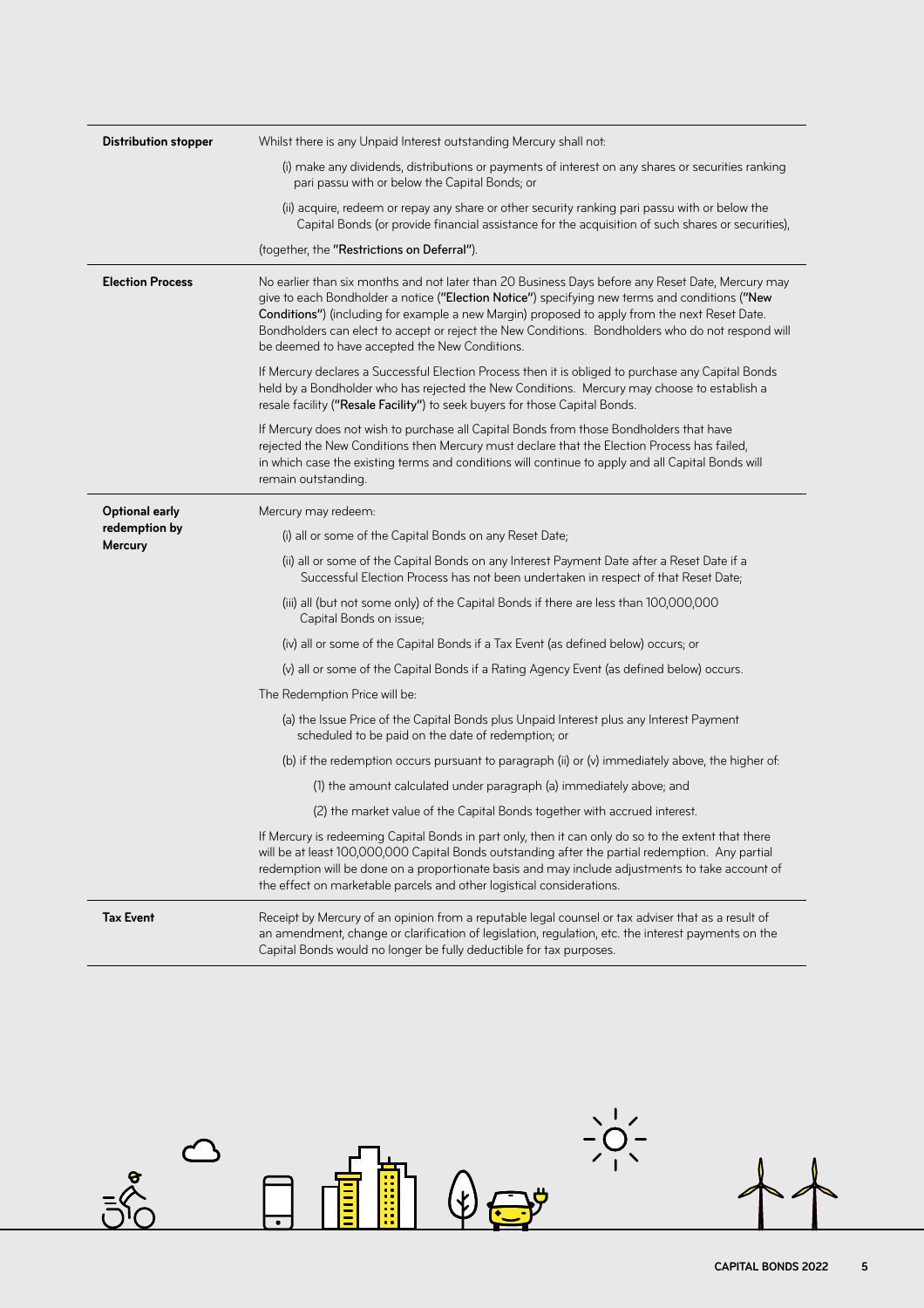| <b>Rating Agency Event</b> | Receipt by Mercury of notice from S&P Global Ratings that, as a result of a change of criteria, the<br>Capital Bonds will no longer have the same equity content classification from S&P Global Ratings<br>as it had immediately prior to the change in criteria, or Mercury ceasing to hold a credit rating.                                                                                                                                                                                                    |
|----------------------------|------------------------------------------------------------------------------------------------------------------------------------------------------------------------------------------------------------------------------------------------------------------------------------------------------------------------------------------------------------------------------------------------------------------------------------------------------------------------------------------------------------------|
| <b>Events of Default</b>   | The following Events of Default will result in the Capital Bonds becoming immediately redeemable:<br>(i) failure to pay any Unpaid Interest by the fifth anniversary of its original deferral;<br>(ii) failure to comply with the Restrictions on Deferral;<br>(iii) failure to pay amounts required to be paid on the redemption of the Capital Bonds;<br>(iv) failure to pay amounts required to be paid in connection with a Successful<br>Election Process; or<br>(v) an insolvency event of Mercury occurs. |
| Ranking on liquidation     | On a liquidation of Mercury amounts owing to Bondholders rank equally with all other unsecured,<br>subordinated obligations of Morcury. The Capital Bonds rank behind Morcury's bank debt, senior                                                                                                                                                                                                                                                                                                                |

linated obligations of Mercury. The Capital Bonds rank behind Mercury's bank debt, ser bonds (including senior green bonds), US private placement notes and any amounts owing to unsubordinated general and trade creditors, as well as indebtedness preferred by law and secured indebtedness. The ranking of the Capital Bonds on a liquidation of Mercury is summarised in the diagram below.

|                                      | Ranking on<br>liquidation                                  | Type of liability/equity                                                                                                                                                                                                                                                                                                                                                                                     | Indicative amount <sup>1</sup>     |
|--------------------------------------|------------------------------------------------------------|--------------------------------------------------------------------------------------------------------------------------------------------------------------------------------------------------------------------------------------------------------------------------------------------------------------------------------------------------------------------------------------------------------------|------------------------------------|
| Higher ranking<br>/ earlier priority | Liabilities that rank<br>above the Capital<br><b>Bonds</b> | Liabilities preferred<br>by law (for example,<br>Inland Revenue for<br>certain unpaid taxes),<br>unsubordinated<br>creditors (including<br>banks and financial<br>institutions that have<br>lent money to Mercury,<br>holders of Mercury's<br>senior bonds (including<br>senior green bonds),<br>holders of Mercury's US<br>private placement notes<br>and unsubordinated<br>trade and general<br>creditors) | NZ\$3,749 million <sup>2</sup>     |
|                                      | Liabilities that rank<br>equally with the<br>Capital Bonds | The Capital Bonds<br>The MCY020 Bonds and<br>any other subordinated<br>obligations of Mercury                                                                                                                                                                                                                                                                                                                | NZ\$250 million<br>NZ\$302 million |
| Lower ranking<br>/ later priority    | Equity                                                     | Ordinary shares, reserves<br>and retained earnings                                                                                                                                                                                                                                                                                                                                                           | NZ\$4,605 million                  |

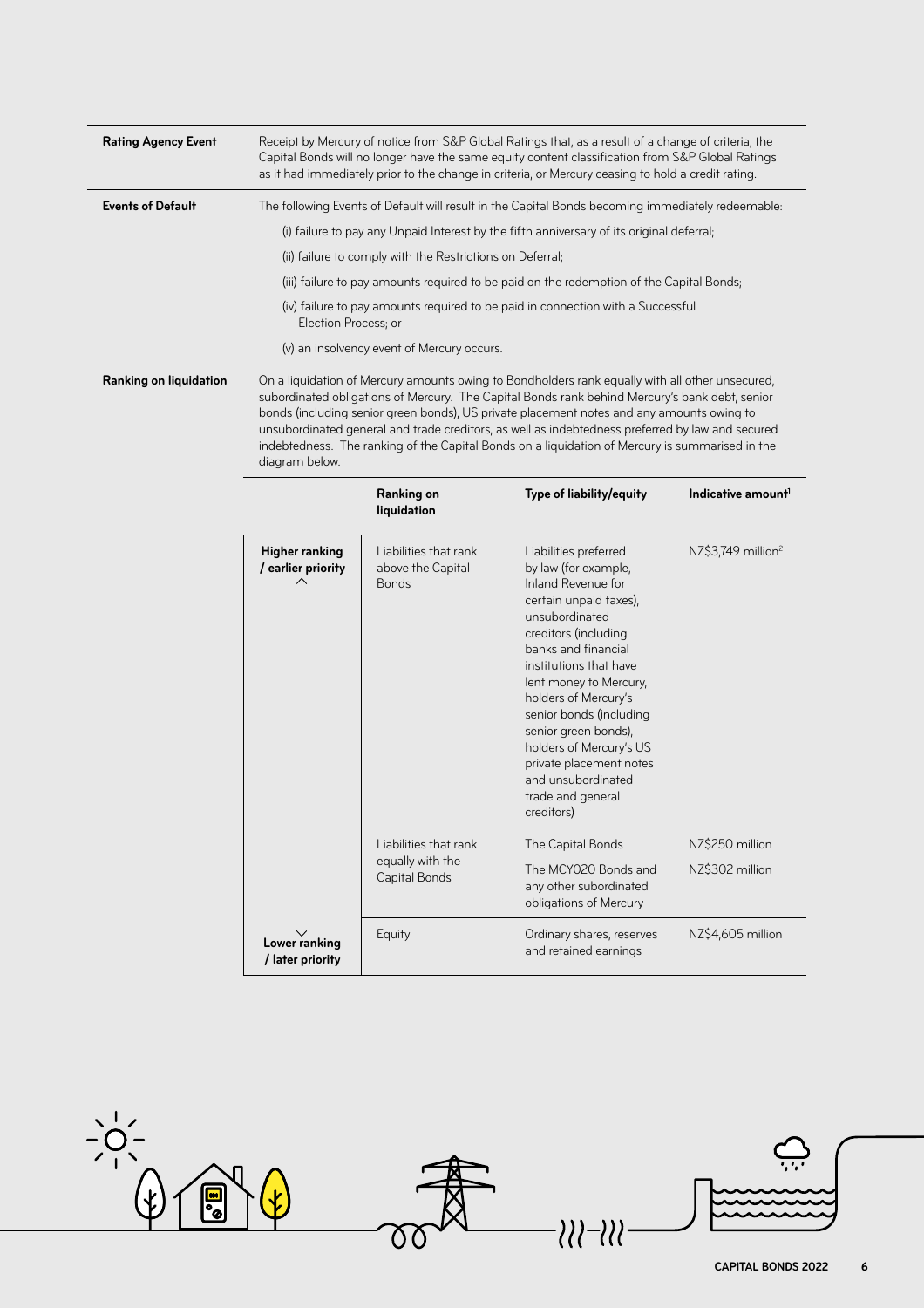|                                                                                              | Notes:                                                                                                                                                                                                                                                                                                                                                                                                                                                                                                                                                                                                                                                                                                                                                                                                                                      |  |
|----------------------------------------------------------------------------------------------|---------------------------------------------------------------------------------------------------------------------------------------------------------------------------------------------------------------------------------------------------------------------------------------------------------------------------------------------------------------------------------------------------------------------------------------------------------------------------------------------------------------------------------------------------------------------------------------------------------------------------------------------------------------------------------------------------------------------------------------------------------------------------------------------------------------------------------------------|--|
|                                                                                              | 1.<br>Amounts shown above are indicative based on the financial position of the Mercury<br>consolidated group as at 31 December 2021. They are adjusted for the issue of the Capital<br>Bonds, based on an issue size of NZ\$250 million, and other additional unsubordinated bank<br>debt drawn after balance date to finance the acquisition of Trustpower Retail and expected to<br>remain outstanding following issue of the Capital Bonds. If a lower amount of Capital Bonds<br>is issued, then a corresponding higher amount of additional unsubordinated bank debt is<br>expected to remain outstanding. The actual amounts of liabilities and equity of Mercury at the<br>point of its liquidation will be different to the indicative amounts set out in the diagram above.<br>Amounts above are subject to rounding adjustments. |  |
|                                                                                              | 2.<br>This represents the total liabilities of the Mercury consolidated group (other than the MCY020<br>Bonds) as at 31 December 2021, adjusted for the acquisition of Trustpower Retail and the issue<br>of Capital Bonds as described in note 1. It includes amounts corresponding to deferred tax<br>(approximately NZ\$1,599 million), derivative financial instruments (approximately<br>NZ\$358 million) and lease liabilities (approximately NZ\$77 million) not all of which would be<br>crystallised on liquidation. Such liabilities on liquidation may be materially different.                                                                                                                                                                                                                                                  |  |
| <b>Minimum application</b><br>amount and minimum<br>holding                                  | Minimum of NZ\$5,000 with multiples of NZ\$1,000 thereafter.                                                                                                                                                                                                                                                                                                                                                                                                                                                                                                                                                                                                                                                                                                                                                                                |  |
| <b>Transfer restrictions</b>                                                                 | As a Bondholder, you may only transfer Capital Bonds if the transfer is in respect of Capital Bonds<br>having an aggregate Principal Amount that is an integral multiple of NZ\$1,000. However, Mercury<br>will not register any transfer of Capital Bonds if the transfer would result in the transferor or the<br>transferee holding or continuing to hold Capital Bonds with an aggregate Principal Amount of less<br>than NZ\$5,000, unless the transferor would then hold no Capital Bonds.                                                                                                                                                                                                                                                                                                                                            |  |
| <b>NZX Debt Market</b><br>quotation                                                          | It is a term of the Offer of the Capital Bonds that Mercury take any necessary steps to ensure that<br>the Capital Bonds are quoted immediately following the Issue Date. Application has been made to<br>NZX for permission to quote the Capital Bonds on the NZX Debt Market and all the requirements<br>of NZX relating thereto that can be complied with on or before the distribution of this Terms Sheet<br>have been duly complied with. However, NZX accepts no responsibility for any statement in this<br>Terms Sheet. NZX is a licensed market operator, and the NZX Debt Market is a licensed market<br>under the FMCA.                                                                                                                                                                                                         |  |
| <b>Expected date of</b><br>initial quotation and<br>trading on the NZX<br><b>Debt Market</b> | 16 May 2022                                                                                                                                                                                                                                                                                                                                                                                                                                                                                                                                                                                                                                                                                                                                                                                                                                 |  |
| <b>NZX Debt Market</b><br>ticker code                                                        | <b>MCY050</b>                                                                                                                                                                                                                                                                                                                                                                                                                                                                                                                                                                                                                                                                                                                                                                                                                               |  |
| <b>ISIN</b>                                                                                  | NZMCYDG005C3                                                                                                                                                                                                                                                                                                                                                                                                                                                                                                                                                                                                                                                                                                                                                                                                                                |  |
| <b>Business Days</b>                                                                         | A day (other than a Saturday or Sunday) on which banks are generally open for business in<br>Auckland and Wellington.                                                                                                                                                                                                                                                                                                                                                                                                                                                                                                                                                                                                                                                                                                                       |  |
|                                                                                              | If an Interest Payment Date, redemption date or the Maturity Date falls on a day that is not a<br>Business Day, the due date for any payment to be made on that date will be the next following<br>Business Day.                                                                                                                                                                                                                                                                                                                                                                                                                                                                                                                                                                                                                            |  |

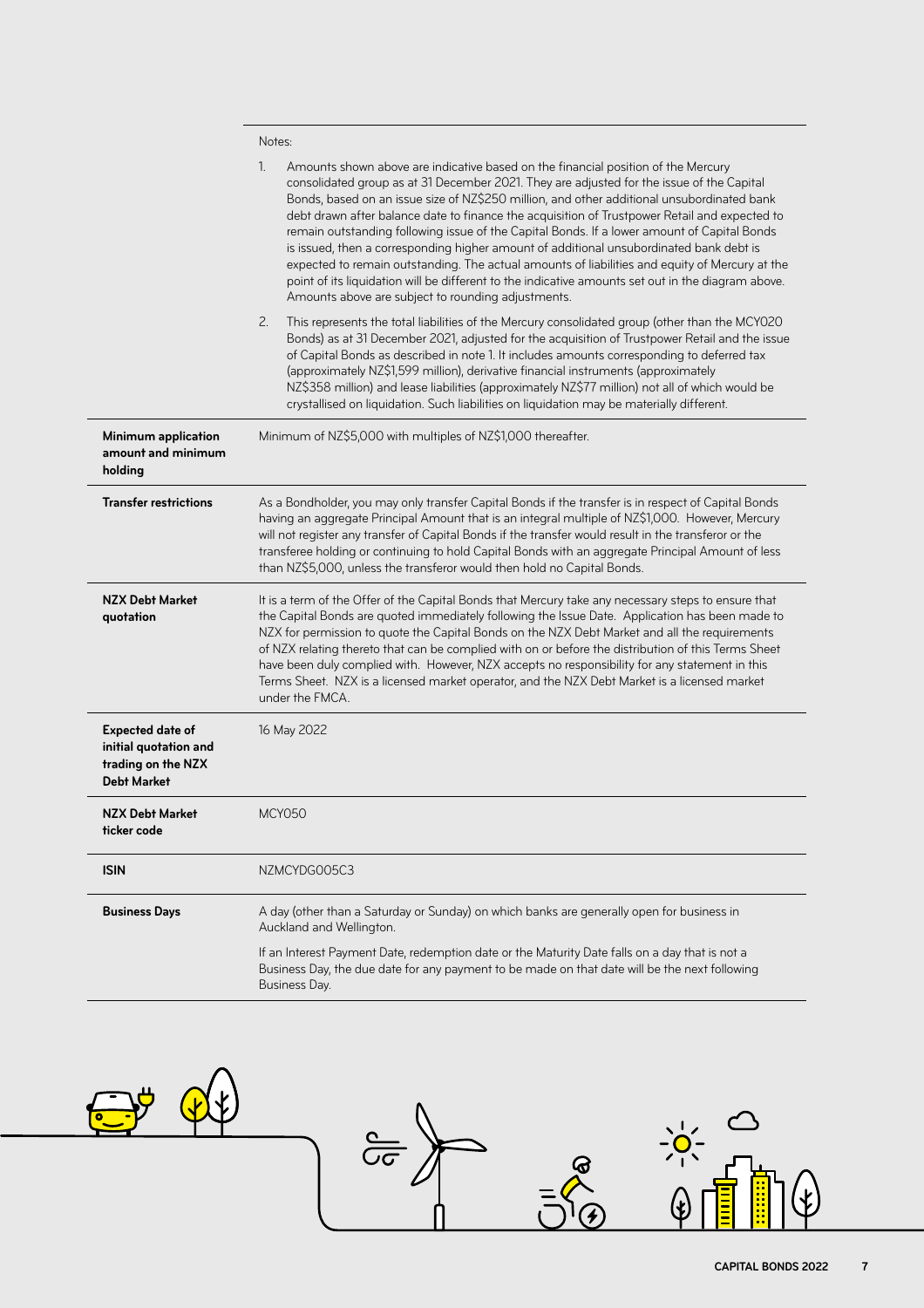| <b>Governing law</b>                        | New Zealand.                                                                                                                                                                                                                                                                                                                                                                                                                                                                                                                                                                                                     |  |
|---------------------------------------------|------------------------------------------------------------------------------------------------------------------------------------------------------------------------------------------------------------------------------------------------------------------------------------------------------------------------------------------------------------------------------------------------------------------------------------------------------------------------------------------------------------------------------------------------------------------------------------------------------------------|--|
| Who may apply for<br><b>Capital Bonds</b>   | All of the Capital Bonds offered under the Offer (including any oversubscriptions) will be reserved<br>for clients of the Joint Lead Managers, institutional investors and other Market Participants invited<br>to participate in the bookbuild. There will be no public pool.                                                                                                                                                                                                                                                                                                                                   |  |
| How to apply                                | Retail investors should contact any Joint Lead Manager, their financial adviser or any Market<br>Participant for details on how they may acquire Capital Bonds. You can find a Market Participant by<br>visiting www.nzx.com/services/market-participants/find-a-participant                                                                                                                                                                                                                                                                                                                                     |  |
|                                             | Any allotment of the Capital Bonds will be at Mercury's discretion, in consultation with the Joint<br>Lead Managers. Mercury reserves the right to refuse all or any part of an application without giving<br>any reason.                                                                                                                                                                                                                                                                                                                                                                                        |  |
|                                             | Each investor's financial adviser will be able to advise them as to what arrangements will need to be<br>put in place for the investors to trade the Capital Bonds including obtaining a common shareholder<br>number (CSN), an authorisation code (FIN) and opening an account with a Market Participant as<br>well as the costs and timeframes for putting such arrangements in place.                                                                                                                                                                                                                         |  |
| <b>Registrar and</b><br><b>Paying Agent</b> | Computershare Investor Services Limited.                                                                                                                                                                                                                                                                                                                                                                                                                                                                                                                                                                         |  |
| <b>Supervisor</b>                           | The New Zealand Guardian Trust Company Limited.                                                                                                                                                                                                                                                                                                                                                                                                                                                                                                                                                                  |  |
| Arranger                                    | Forsyth Barr Limited.                                                                                                                                                                                                                                                                                                                                                                                                                                                                                                                                                                                            |  |
| <b>Joint Lead Managers</b>                  | Bank of New Zealand, Craigs Investment Partners Limited and Forsyth Barr Limited                                                                                                                                                                                                                                                                                                                                                                                                                                                                                                                                 |  |
| Fees                                        | Applicants are not required to pay brokerage or any charges to Mercury in relation to applications<br>under the Offer.                                                                                                                                                                                                                                                                                                                                                                                                                                                                                           |  |
|                                             | Mercury will pay retail brokerage of 0.50% and firm fees of 0.50% to Market Participants and<br>approved financial intermediaries (as applicable).                                                                                                                                                                                                                                                                                                                                                                                                                                                               |  |
| <b>Selling restrictions</b>                 | The selling restrictions set out in Schedule 1 to this Terms Sheet apply to the Capital Bonds.<br>The Capital Bonds must not be offered or sold other than in strict compliance with those selling<br>restrictions.                                                                                                                                                                                                                                                                                                                                                                                              |  |
|                                             | By subscribing for Capital Bonds, you indemnify Mercury, the Arranger, the Joint Lead Managers<br>and the Supervisor in respect of any loss incurred as a result of you breaching the selling restrictions<br>in Schedule 1.                                                                                                                                                                                                                                                                                                                                                                                     |  |
| Non-reliance                                | This Terms Sheet does not constitute a recommendation by the Arranger, the Joint Lead Managers,<br>the Supervisor or any of their respective directors, officers, employees, agents or advisers to<br>subscribe for, or purchase, any of the Capital Bonds. None of these parties or any of their respective<br>directors, officers, employees, agents or advisers accept any liability whatsoever for any loss arising<br>from this Terms Sheet or its contents or otherwise arising in connection with the Offer.                                                                                              |  |
|                                             | The Arranger, the Joint Lead Managers and the Supervisor have not independently verified<br>the information contained in this Terms Sheet. In accepting delivery of this Terms Sheet, you<br>acknowledge that none of the Arranger, the Joint Lead Managers, the Supervisor nor their<br>respective directors, officers, employees, agents or advisers gives any warranty or representation of<br>accuracy or reliability and they take no responsibility for it. They have no liability for any errors or<br>omissions (including for negligence) in this Terms Sheet, and you waive all claims in that regard. |  |

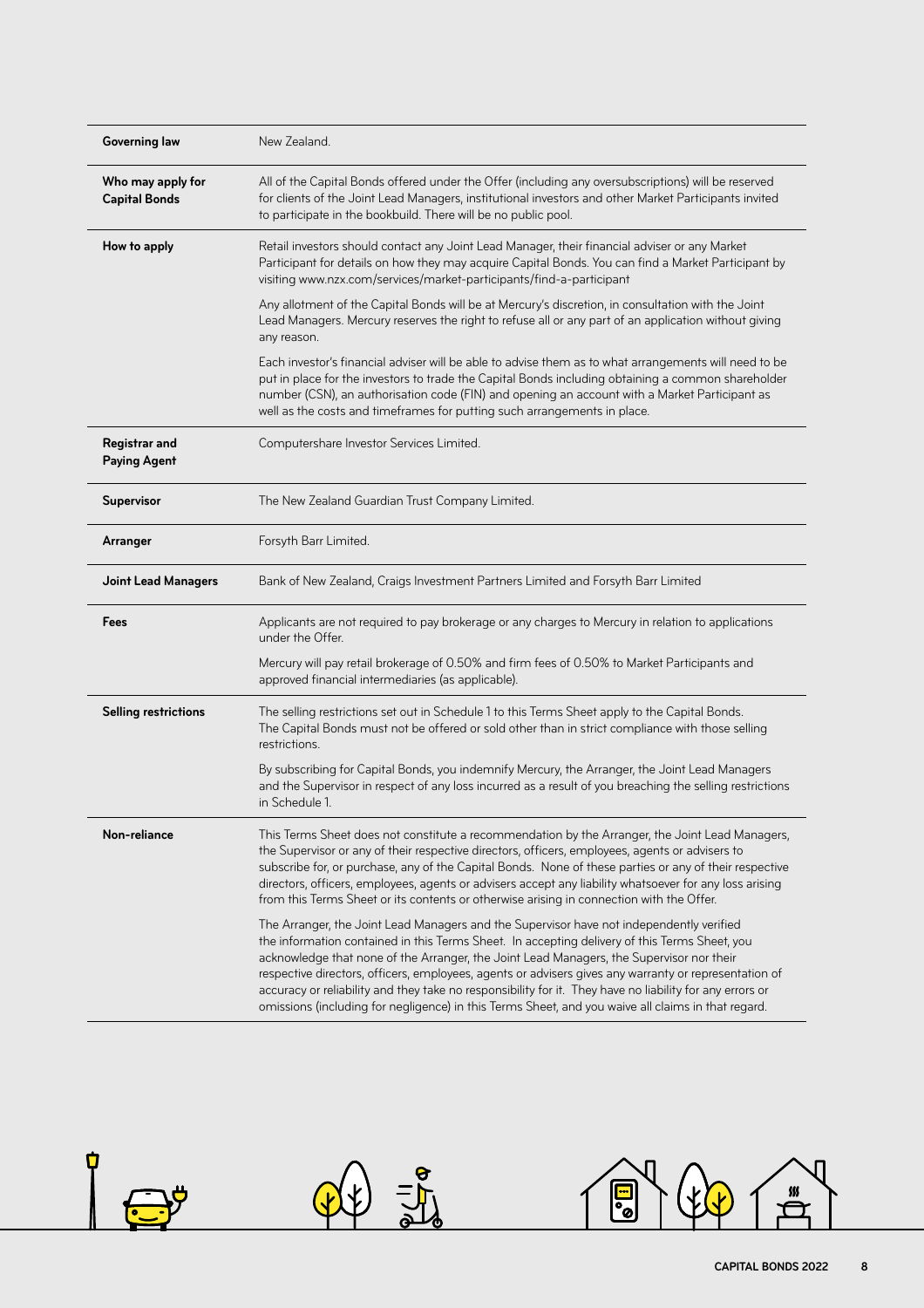# **KEY DATES.**

| <b>Opening Date</b>                         | Monday, 2 May 2022.                                                                                                            |
|---------------------------------------------|--------------------------------------------------------------------------------------------------------------------------------|
| <b>Closing Date</b>                         | 12.00pm, Thursday, 5 May 2022.                                                                                                 |
| <b>Rate Set Date</b>                        | Thursday, 5 May 2022. The initial Interest Rate for the Capital Bonds will be set and announced to the<br>market on this date. |
| <b>Issue Date/ Allotment</b><br><b>Date</b> | 13 May 2022.                                                                                                                   |
| <b>First Reset Date</b>                     | 13 May 2027.                                                                                                                   |
| <b>Maturity Date</b>                        | 13 May 2052.                                                                                                                   |

The dates set out in this Terms Sheet are indicative only and Mercury, in conjunction with the Joint Lead Managers, may change the dates set out in this Terms Sheet. Mercury has the right in its absolute discretion and without notice to close the Offer early, to extend the Closing Date or to choose not to proceed with the Offer. If the Closing Date is extended, subsequent dates may be extended accordingly.

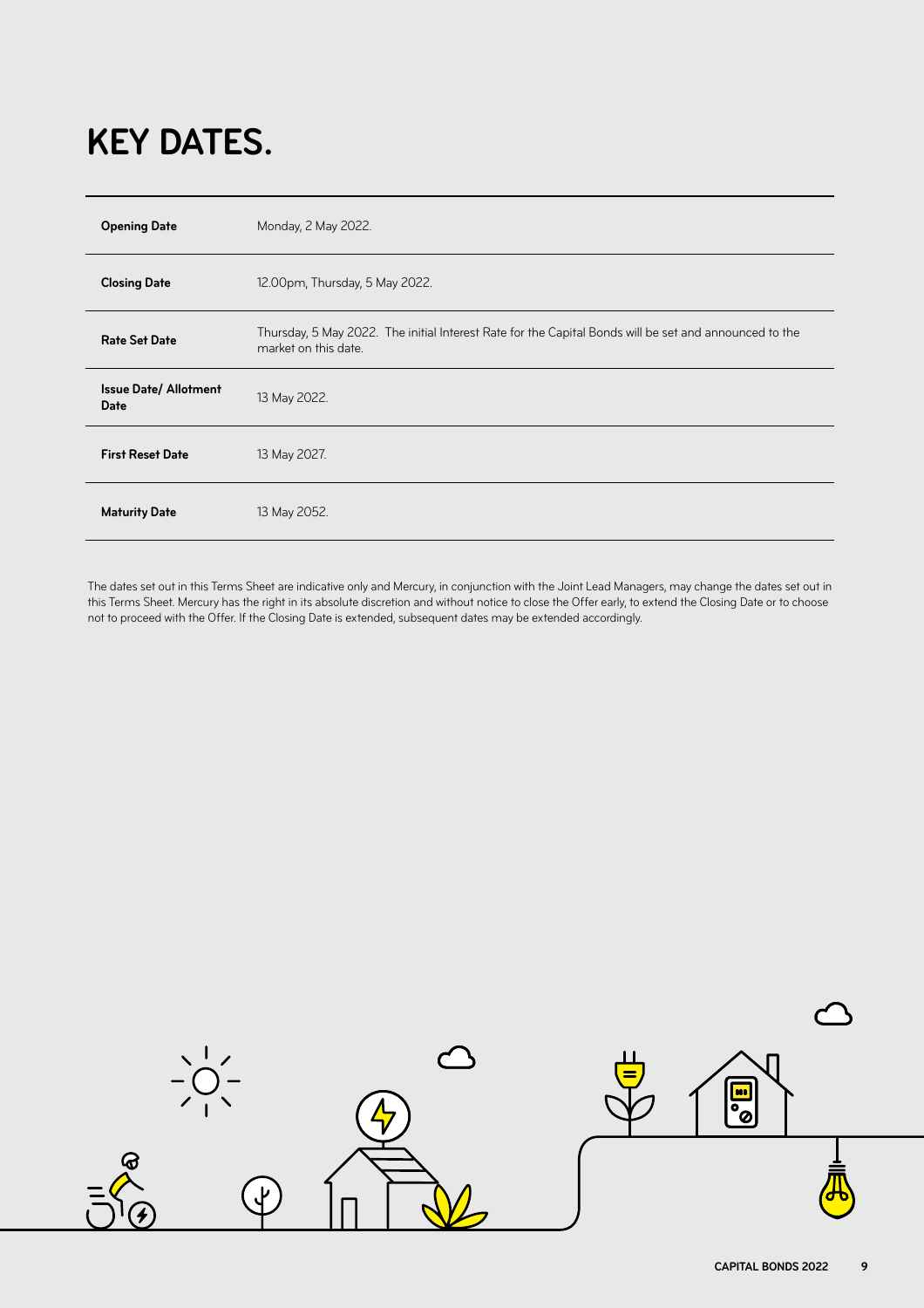# **RISKS.**

An investment in the Capital Bonds is subject to the risks that:

- (i) Mercury becomes insolvent and is unable to meet its obligations under the Capital Bonds; and/or
- (ii) if the investor wishes to sell the Capital Bonds before maturity, the investor is unable to find a buyer or that the amount received is less than the principal amount paid for the Capital Bonds.

Investors should carefully consider the features of the Capital Bonds which differ from the features of a standard senior bond. Those features include the ability of Mercury to defer interest, optional early redemption rights for Mercury, a margin step-up, an election process and the subordinated nature of the Capital Bonds. Key risks concerning those features are set out in detail below.

This summary does not cover all of the risks of investing in the Capital Bonds. For example, whilst certain risks in relation to the Capital Bonds are set out in more detail below, those risks relating to Mercury, rather than the Capital Bonds themselves, are not set out below on the basis that information relating to Mercury and its operations is already disclosed to the market pursuant to Mercury's continuous disclosure obligations under the NZX Listing Rules. Also, the summary below sets out the risks in relation to the Capital Bonds that differ from risks in relation to standard senior bonds. It does not cover the risks that are common to both the Capital Bonds and standard senior bonds (such as risks around liquidity and your ability to sell the Capital Bonds at a given price, or at all).

Investors should carefully consider those risk factors (together with the other information in this Terms Sheet) before deciding to invest in the Capital Bonds.

The statement of risks in this Terms Sheet also does not take account of the personal circumstances, financial position or investment requirements of any investor. It is important, therefore, that before making any investment decision, investors give consideration to the suitability of an investment in the Capital Bonds in light of his or her individual risk profile for investments, investment objectives and personal circumstances (including financial and taxation issues).

The interest rate for the Capital Bonds should also reflect the degree of credit risk. In general, higher returns are demanded by investors from businesses with higher risk of defaulting on their commitments. You need to decide whether the Offer of Capital Bonds is fair.

You should speak to your financial adviser about the risks involved with an investment in the Capital Bonds.

### **DEFERRAL OF INTEREST PAYMENTS**

There is a risk that interest payments on the Capital Bonds will be deferred by Mercury for a period of up to five years, as described in the paragraph headed Discretionary deferral of interest on page 4.

Mercury has a broad discretion to defer the payment of interest on the Capital Bonds, and Bondholders will not have an immediate redemption right in those circumstances.

# **REDEMPTION PRIOR TO THE MATURITY DATE**

Although the Capital Bonds have a term of 30 years, Mercury may choose to redeem the Capital Bonds early in certain circumstances.

Mercury may elect to redeem the Capital Bonds in the circumstances outlined in the paragraph headed Optional early redemption by Mercury on page 5. While some of those redemption triggers may appear to be unlikely to occur, recent history suggests that such events can occur, and Mercury will have the right to redeem after five years and on each subsequent Reset Date.

If Mercury is entitled to redeem any of the Capital Bonds, the method and date by which Mercury elects or is required to do so may not accord with the preference of individual Bondholders. This may be disadvantageous in light of market conditions or a Bondholder's individual circumstances.

# **RANKING**

The Capital Bonds rank behind all of Mercury's unsubordinated obligations. In a liquidation of Mercury, the holders of the Capital Bonds would be paid only after all amounts owing by Mercury to its bankers, holders of senior bonds (including senior green bonds), holders of US private placement notes, and general and trade unsubordinated creditors, have been paid. After payment of those amounts, there may be insufficient funds available to the liquidator to repay all or any of the amounts owing on the Capital Bonds.

# **SUPERVISOR'S ENFORCEMENT RIGHTS**

Investors should be aware that even if the right to seek repayment of the Capital Bonds is exercised following the occurrence of an Event of Default, the Supervisor has very limited powers to enforce these rights given the subordinated nature of the Capital Bonds. For example, the Supervisor has no ability to appoint a receiver with a view to recovering amounts owing to Bondholders and is only entitled to file a conditional claim in the event of the liquidation of the Issuer requiring repayment of the Capital Bonds after all prior ranking indebtedness has been repaid in full.

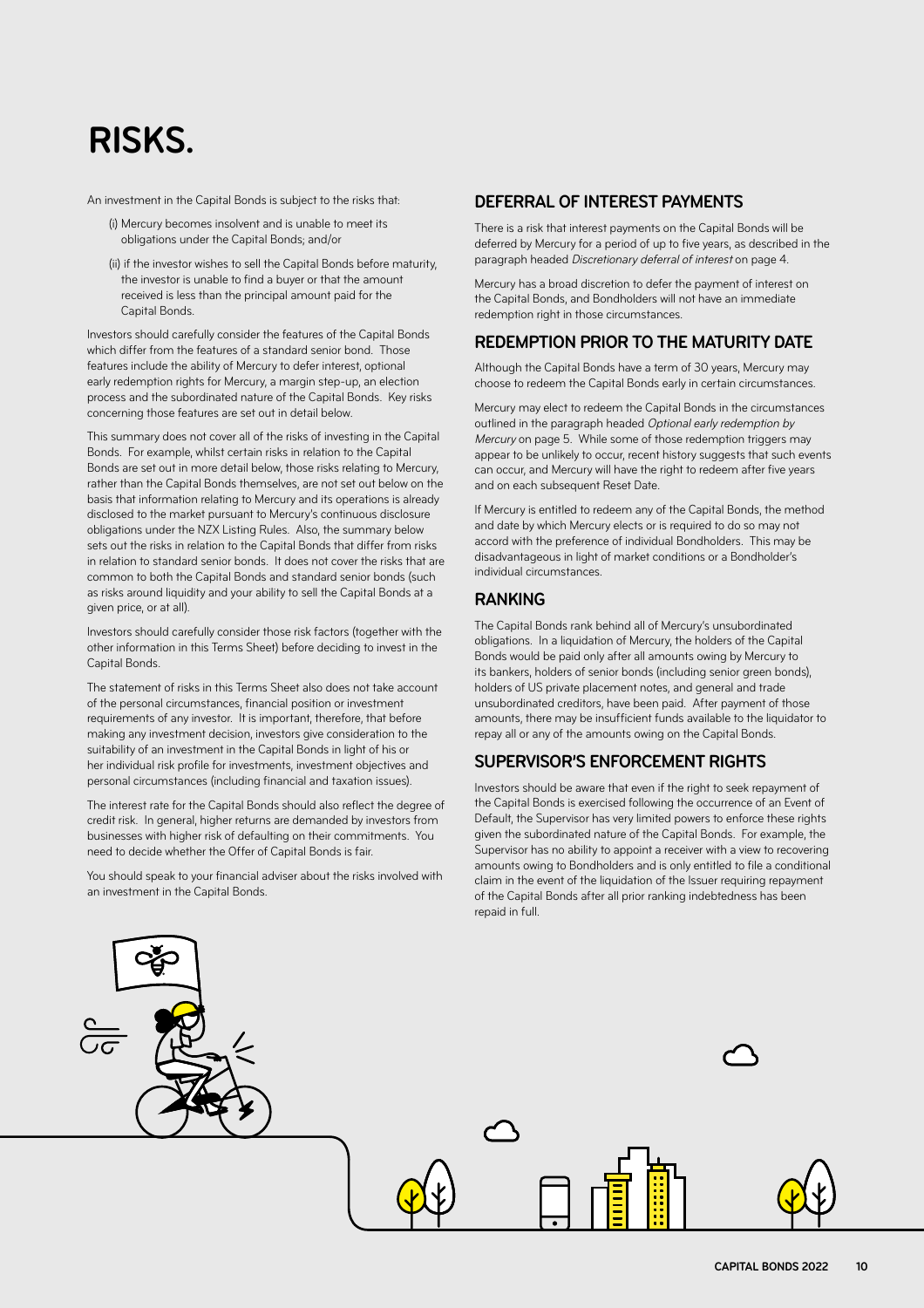# **OTHER INFORMATION.**

Copies of the Trust Documents are available at Mercury's website at [www.mercury.co.nz/investors/bonds/capital-bonds-mcy050](http://www.mercury.co.nz/investors/bonds/capital-bonds-mcy050).

Any internet site addresses provided in this Terms Sheet are for reference only and, except as expressly stated otherwise, the content of any such internet site is not incorporated by reference into, and does not form part of, this Terms Sheet.

Investors should seek qualified independent financial and taxation advice before deciding to invest. In particular, you should consult your tax adviser in relation to your specific circumstances. Investors will also be personally responsible for ensuring compliance with relevant laws and regulations applicable to them (including any required registrations).

For further information regarding Mercury, visit [www.nzx.com/companies/MCY](http://www.nzx.com/companies/MCY).

### **CONTACT DETAILS**

#### **Issuer**

Mercury NZ Limited 33 Broadway Newmarket Auckland 1023

#### **Arranger and Joint Lead Manager**

Forsyth Barr Limited Level 23, Shortland & Fort 88 Shortland Street Auckland 1010 0800 367 227

#### **Joint Lead Managers**

Bank of New Zealand Level 6, Deloitte Centre 80 Queen Street Auckland 1010 0800 284 017

Craigs Investment Partners Limited Level 36, Vero Centre 48 Shortland Street Auckland 1010 0800 226 263

#### **Supervisor**

The New Zealand Guardian Trust Company Limited Level 6, 191 Queen Street Auckland Central Auckland 1010

#### **Registrar**

Computershare Investor Services Limited Level 2, 159 Hurstmere Road Takapuna Auckland 0622 Private Bag 92119 Victoria Street West Auckland 1142

#### **Legal advisers to Mercury**

Chapman Tripp Level 34, PwC Tower 15 Customs Street West Auckland 1010

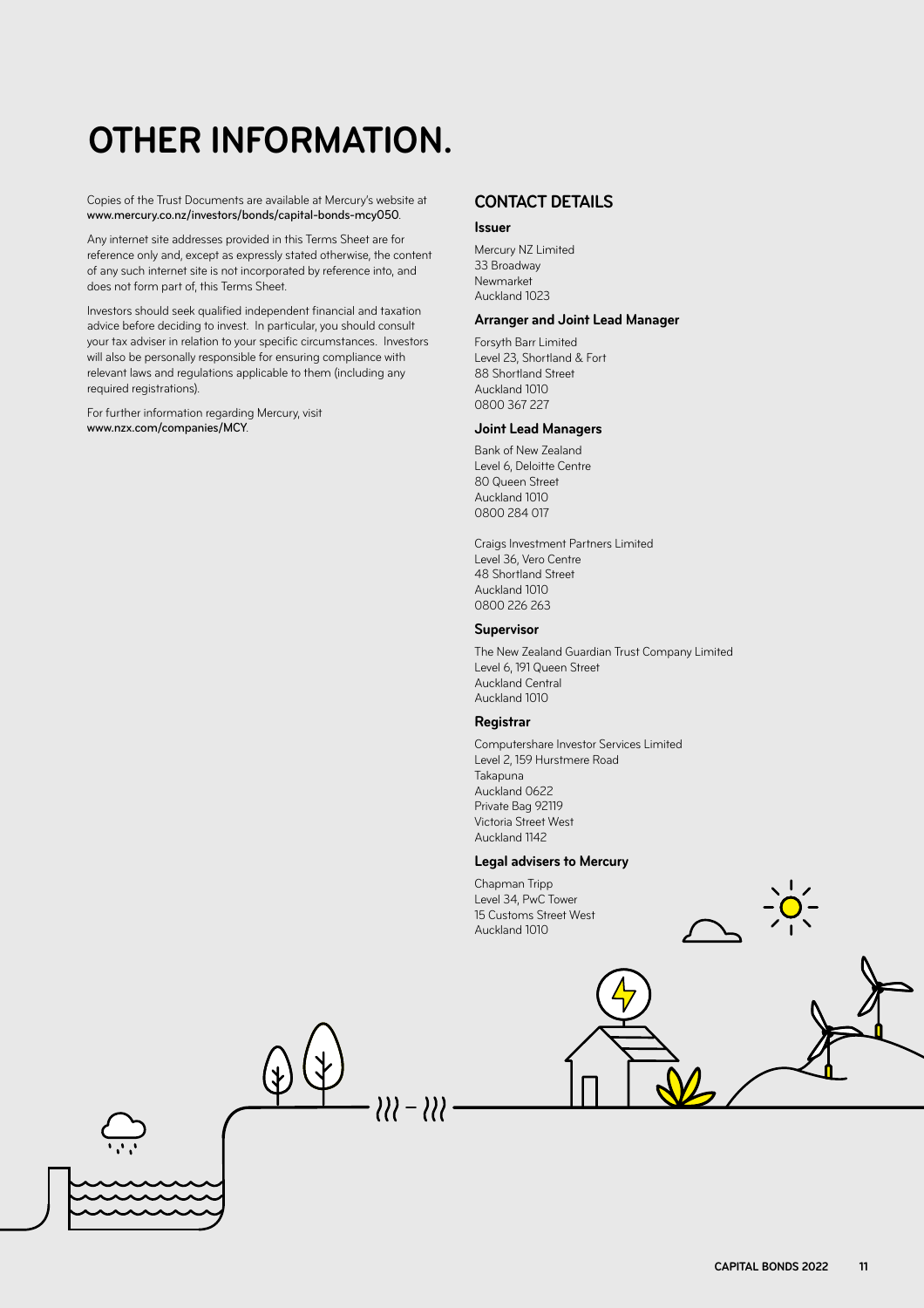# **SCHEDULE 1 – SELLING RESTRICTIONS**

### **GENERAL**

The Capital Bonds may only be offered or sold in conformity with all applicable laws and regulations in New Zealand and in any other jurisdiction in which the Capital Bonds are offered, sold or delivered. Specific selling restrictions as of the date of this Terms Sheet are set out below for the United States, Australia, Hong Kong, Japan, Singapore and the United Kingdom.

No action has been or will be taken by Mercury which would permit a public offer of Capital Bonds, or possession or distribution of any offering material, in any country or jurisdiction where action for that purpose is required (other than New Zealand).

No person may purchase, offer, sell, distribute or deliver Capital Bonds, or have in their possession, publish, deliver or distribute to any person, any offering material or any documents in connection with the Capital Bonds, in any jurisdiction other than in compliance with all applicable laws and regulations and the specific selling restrictions set out below.

By subscribing for Capital Bonds, you indemnify Mercury, the Arranger, the Joint Lead Managers, the Registrar and the Supervisor in respect of any loss incurred as a result of you breaching these selling restrictions.

# **UNITED STATES**

The Capital Bonds have not been, and will not be, registered under the U.S. Securities Act of 1933, as amended ("Securities Act") and may not be offered or sold within the United States or to, or for the account or benefit of, U.S. persons (as defined in Regulation S under the Securities Act ("Regulation S")) except in accordance with Regulation S or pursuant to an exemption from, or in a transaction not subject to, the registration requirements of the Securities Act.

The Capital Bonds will not be offered or sold within the United States or to, or for the account or benefit of, U.S. persons (i) as part of their distribution at any time, or (ii) otherwise until 40 days after the completion of the distribution of all Capital Bonds of the tranche of which such Capital Bonds are part, as determined and certified by the Joint Lead Managers except in accordance with Rule 903 of Regulation S. Any Capital Bonds sold to any distributor, dealer or person receiving a selling concession, fee or other remuneration during the distribution compliance period require a confirmation or notice to the purchaser at or prior to the confirmation of the sale to substantially the following effect:

"The Capital Bonds covered hereby have not been registered under the United States Securities Act of 1933, as amended (the "Securities Act") or with any securities regulatory authority of any state or other jurisdiction of the United States and may not be offered or sold within the United States, or to or for the account or benefit of, U.S. persons (i) as part of their distribution at any time or (ii) otherwise until 40 days after the later of the commencement of the offering of the Capital Bonds and the closing date except in either case pursuant to a valid exemption from registration in accordance with Regulation S under the Securities Act. Terms used above have the meaning given to them by Regulation S."

Until 40 days after the completion of the distribution of all Capital Bonds or the tranche of which those Capital Bonds are a part, an offer or sale of the Capital Bonds within the United States by any Joint Lead Manager or any dealer or other distributor (whether or not participating in the offering) may violate the registration requirements of the Securities Act if such offer or sale is made otherwise than in accordance with Regulation S.

### **AUSTRALIA**

This Terms Sheet and the offer of Capital Bonds are only made available in Australia to persons to whom an offer of securities can be made without disclosure in accordance with applicable exemptions in sections 708(8) (sophisticated investors) or 708(11) (professional investors) of the Australian Corporations Act 2001 (the "Corporations Act"). This Terms Sheet is not a prospectus, product disclosure statement or any other formal "disclosure document" for the purposes of Australian law and is not required to, and does not, contain all the information which would be required in a "disclosure document" under Australian law. This Terms Sheet has not been and will not be lodged or registered with the Australian Securities & Investments Commission or the Australian Securities Exchange and the issuer is not subject to the continuous disclosure requirements that apply in Australia.

Prospective investors should not construe anything in this Terms Sheet as legal, business or tax advice nor as financial product advice for the purposes of Chapter 7 of the Corporations Act. Investors in Australia should be aware that the offer of Capital Bonds for resale in Australia within 12 months of their issue may, under section 707(3) of the Corporations Act, require disclosure to investors under Part 6D.2 if none of the exemptions in section 708 of the Corporations Act apply to the re-sale.

# **HONG KONG**

WARNING: This Terms Sheet has not been, and will not be, registered as a prospectus under the Companies (Winding Up and Miscellaneous Provisions) Ordinance (Cap. 32) of Hong Kong, nor has it been authorised by the Securities and Futures Commission in Hong Kong pursuant to the Securities and Futures Ordinance (Cap. 571) of the Laws of Hong Kong (the "SFO"). No action has been taken in Hong Kong to authorise or register this Terms Sheet or to permit the distribution of this Terms Sheet or any documents issued in connection with it. Accordingly, the Capital Bonds have not been and will not be offered or sold in Hong Kong other than to "professional investors" (as defined in the SFO and any rules made under that ordinance).

No advertisement, invitation or document relating to the Capital Bonds has been or will be issued, or has been or will be in the possession of any person for the purpose of issue, in Hong Kong or elsewhere that is directed at, or the contents of which are likely to be accessed or read by, the public of Hong Kong (except if permitted to do so under the securities laws of Hong Kong) other than with respect to Capital Bonds that are or are intended to be disposed of only to persons outside Hong Kong or only to professional investors. No person allotted Capital Bonds may sell, or offer to sell, such securities in circumstances that amount to an offer to the public in Hong Kong within six months following the date of issue of such securities.

The contents of this Terms Sheet have not been reviewed by any Hong Kong regulatory authority. You are advised to exercise caution in relation to the Offer. If you are in doubt about any contents of this Terms Sheet, you should obtain independent professional advice.

# **JAPAN**

The Capital Bonds have not been, and will not be, registered under Article 4, paragraph 1 of the Financial Instruments and Exchange Law of Japan (Law No. 25 of 1948), as amended (the "FIEL") pursuant to an exemption from the registration requirements applicable to a private placement of securities to Qualified Institutional Investors (as defined in and in accordance with Article 2, paragraph 3 of the FIEL and the regulations promulgated thereunder). Accordingly, the Capital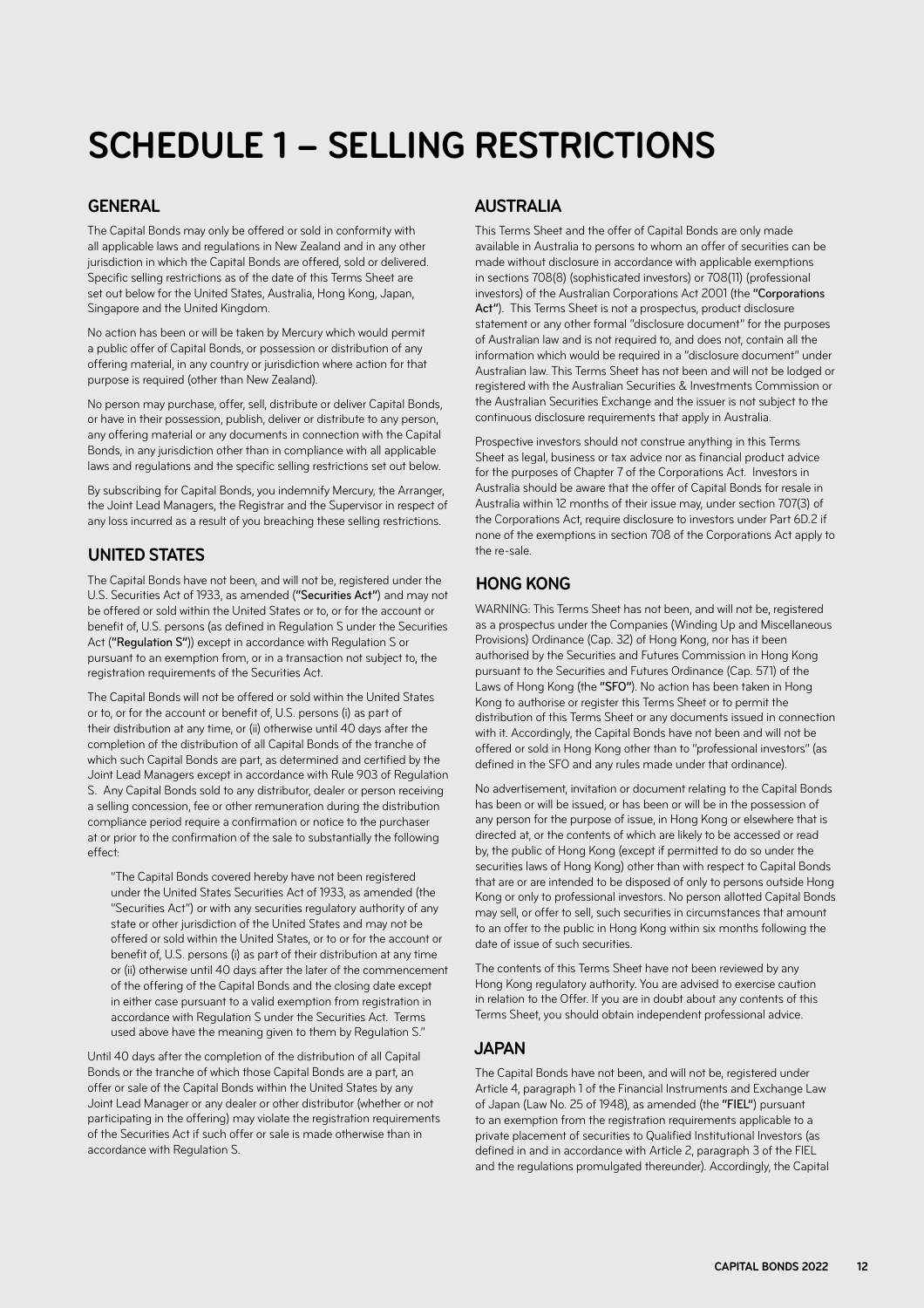Bonds may not be offered or sold, directly or indirectly, in Japan or to, or for the benefit of, any resident of Japan other than Qualified Institutional Investors. Any Qualified Institutional Investor who acquires Capital Bonds may not resell them to any person in Japan that is not a Qualified Institutional Investor, and acquisition by any such person of Capital Bonds is conditional upon the execution of an agreement to that effect.

### **SINGAPORE**

SINGAPORE SECURITIES AND FUTURES ACT PRODUCT CLASSIFICATION: Solely for the purposes of its obligations pursuant to sections 309B(1)(a) and 309B(1)(c) of the Securities and Futures Act 2001 (the "SFA"), Mercury has determined, and hereby notifies all relevant persons (as defined in Section 309A of the SFA) that the Capital Bonds are "prescribed capital markets products" (as defined in the Securities and Futures (Capital Markets Products) Regulations 2018).

This Terms Sheet and any other materials relating to the Capital Bonds have not been, and will not be, lodged or registered as a prospectus in Singapore with the Monetary Authority of Singapore. Accordingly, this Terms Sheet and any other document or materials in connection with the offer or sale, or invitation for subscription or purchase, of Capital Bonds, may not be issued, circulated or distributed, nor may the Capital Bonds be offered or sold, or be made the subject of an invitation for subscription or purchase, whether directly or indirectly, to persons in Singapore except pursuant to and in accordance with exemptions in Subdivision (4) Division 1, Part 13 of the SFA, or as otherwise pursuant to, and in accordance with the conditions of any other applicable provisions of the SFA.

This Terms Sheet has been given to you on the basis that you are (i) an "institutional investor" (as defined in the SFA) or (ii) an "accredited investor" (as defined in the SFA). In the event that you are not an investor falling within any of the categories set out above, please return this Terms Sheet immediately. You may not forward or circulate this Terms Sheet to any other person in Singapore.

Any offer is not made to you with a view to the Capital Bonds being subsequently offered for sale to any other party. There are on-sale restrictions in Singapore that may be applicable to investors who acquire Capital Bonds. As such, investors are advised to acquaint themselves with the SFA provisions relating to resale restrictions in Singapore and comply accordingly.

# **UNITED KINGDOM**

Neither this Terms Sheet nor any other document relating to the Offer has been delivered for approval to the Financial Conduct Authority in the United Kingdom and no prospectus (within the meaning of section 85 of the Financial Services and Markets Act 2000, as amended ("FSMA")) has been published or is intended to be published in respect of the Capital Bonds.

The Capital Bonds may not be offered or sold in the United Kingdom by means of this document or any other document, except in circumstances that do not require the publication of a prospectus under section 86(1) of the FSMA. This Terms Sheet is issued on a confidential basis in the United Kingdom to "qualified investors" (as defined in Article 2(e) of the UK Prospectus Regulation). This Terms Sheet should not be distributed, published or reproduced, in whole or in part, nor may its contents be disclosed by recipients to any other person in the United Kingdom.

Any invitation or inducement to engage in investment activity (within the meaning of section 21 of the FSMA) received in connection with the issue or sale of the Capital Bonds has only been communicated or caused to be communicated and will only be communicated or caused to be communicated in the United Kingdom in circumstances in which section 21(1) of the FSMA does not apply to Mercury.

In the United Kingdom, this Terms Sheet is being distributed only to, and is directed at, persons (i) who have professional experience in matters relating to investments falling within Article 19(5) (investment professionals) of the Financial Services and Markets Act 2000 (Financial Promotions) Order 2005 ("FPO"), (ii) who fall within the categories of persons referred to in Article 49(2)(a) to (d) (high net worth companies, unincorporated associations, etc.) of the FPO or (iii) to whom it may otherwise be lawfully communicated (together "relevant persons"). The investments to which this Terms Sheet relates are available only to relevant persons. Any person who is not a relevant person should not act or rely on this Terms Sheet.